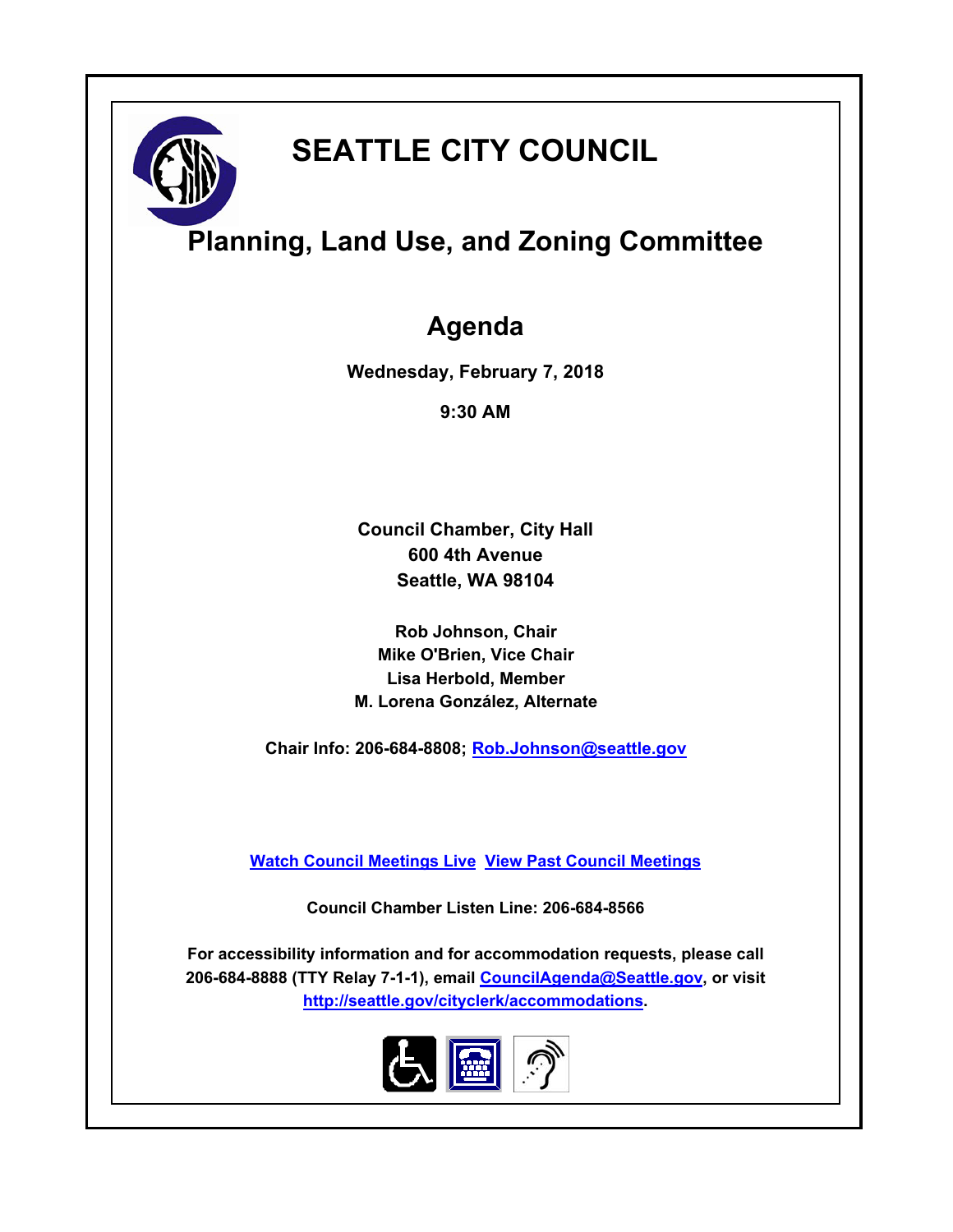## **SEATTLE CITY COUNCIL Planning, Land Use, and Zoning Committee Agenda February 7, 2018 - 9:30 AM**

## **Meeting Location:**

Council Chamber, City Hall, 600 4th Avenue, Seattle, WA 98104

### **Committee Website:**

http://www.seattle.gov/council/committees/planning

This meeting also constitutes a meeting of the Full Council, provided that the meeting shall be conducted as a committee meeting under the Council Rules and Procedures, and Council action shall be limited to committee business.

*Please Note: Times listed are estimated*

- **A. Call To Order**
- **B. Chair's Report**

(5 minutes)

#### **C. Public Comment**

**Item 4, CF 314358, is Quasi-Judicial and the City Council Rules prohibit public comment on proposals subject to quasi-judicial proceedings.**

(20 minutes)

**D. Items of Business**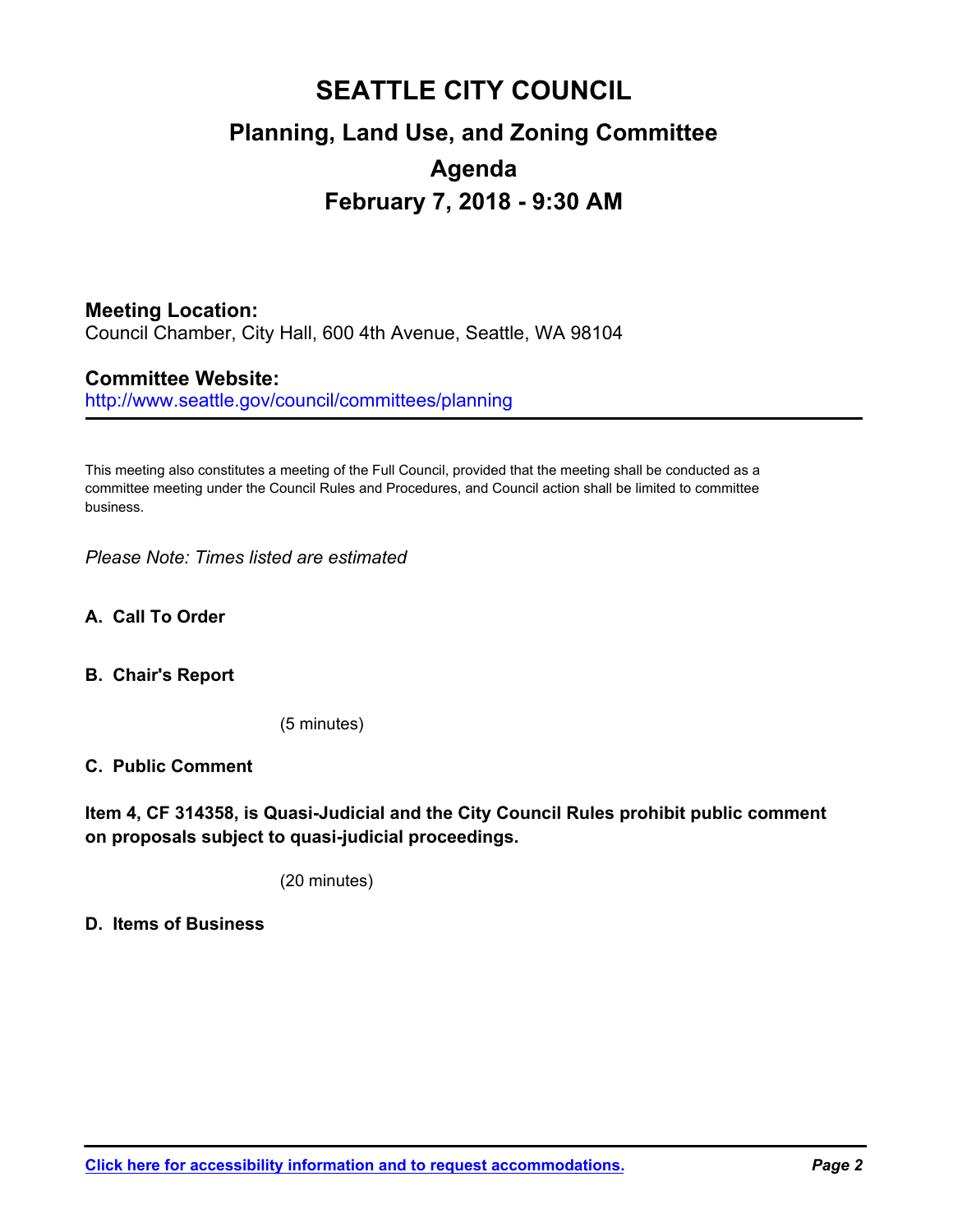| 1. | <b>Appt 00907</b>    | Appointment of Richard E. Mohler as member, Seattle Planning<br>Commission, for a term to April 15, 2018. |
|----|----------------------|-----------------------------------------------------------------------------------------------------------|
|    | <b>Attachments:</b>  | <b>Appointment Packet</b>                                                                                 |
|    |                      | For Items $1 - 3$ :                                                                                       |
|    |                      | <b>Discussion and Possible Vote (20 minutes)</b>                                                          |
|    |                      | Presenter for Items 1 - 3: Vanessa Murdock, Executive Director,<br>Seattle Planning Commission            |
| 2. | <b>Appt 00908</b>    | Appointment of Kelly A. Rider as member, Seattle Planning<br>Commission, for a term to April 15, 2020.    |
|    | Attachments:         | <b>Appointment Packet</b>                                                                                 |
|    |                      | <b>Discussion and Possible Vote</b>                                                                       |
| 3. | <b>Appt 00909</b>    | Appointment of Amy Shumann as member, Seattle Planning<br>Commission, for a term to April 15, 2019.       |
|    | <u> Attachments:</u> | <b>Appointment Packet</b>                                                                                 |
|    |                      | <b>Discussion and Possible Vote</b>                                                                       |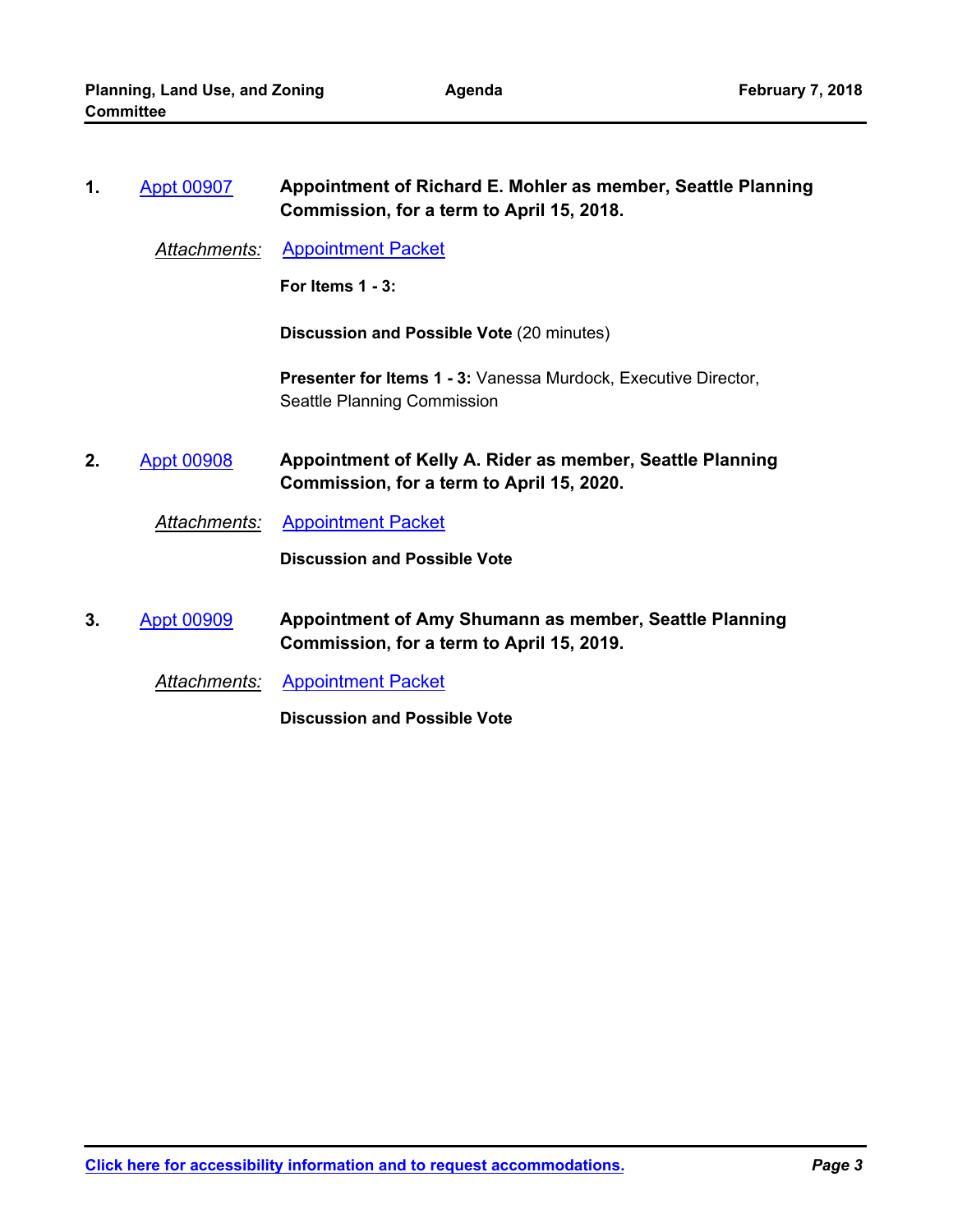- **Application of Brook V, LLC to rezone an approximately 14,000 square foot site located at 1600 Dexter Avenue North from Neighborhood Commercial 3 with a pedestrian designation and a 40 foot height limit (NC3P 40) to Neighborhood Commercial 3 with a pedestrian designation and 65 foot height limit (NC3P 65) (Project No. 3021980; Type IV). 4.** [CF 314358](http://seattle.legistar.com/gateway.aspx?m=l&id=/matter.aspx?key=4594)
	- *Attachments:* [Rezone Application](http://seattle.legistar.com/gateway.aspx?M=F&ID=a67406e9-2061-4665-9d4c-bd17c49b44f4.pdf) [Hearing Examiner Findings and Recommendation](http://seattle.legistar.com/gateway.aspx?M=F&ID=0eab96d9-2a6d-40ee-ab80-5cf70356f419.pdf) **[Appeal to Hearing Examiner with Exhibits](http://seattle.legistar.com/gateway.aspx?M=F&ID=9d3d65fb-3e70-4d60-8f55-94c892cdd08c.pdf)** [Applicant Response Brief](http://seattle.legistar.com/gateway.aspx?M=F&ID=b07d3f33-cfe0-44a0-9f64-5d0acd887612.pdf)

## *Supporting*

**Documents:** [Cental Staff Memo \(01/17/18\)](http://seattle.legistar.com/gateway.aspx?M=F&ID=338690f1-054c-43f2-8ad6-871a7ad2e539.pdf)

[Presentation \(01/17/18\)](http://seattle.legistar.com/gateway.aspx?M=F&ID=e5314dc6-ddd4-4eff-8a88-4b7f6f133a6d.pdf) [Central Staff Memo \(02/07/18\)](http://seattle.legistar.com/gateway.aspx?M=F&ID=eefe3e8c-4866-4cb3-9ea8-6158536cc54b.pdf)

**Discussion and Possible Vote** (20 minutes)

**Presenter:** Aly Pennucci, Council Central Staff